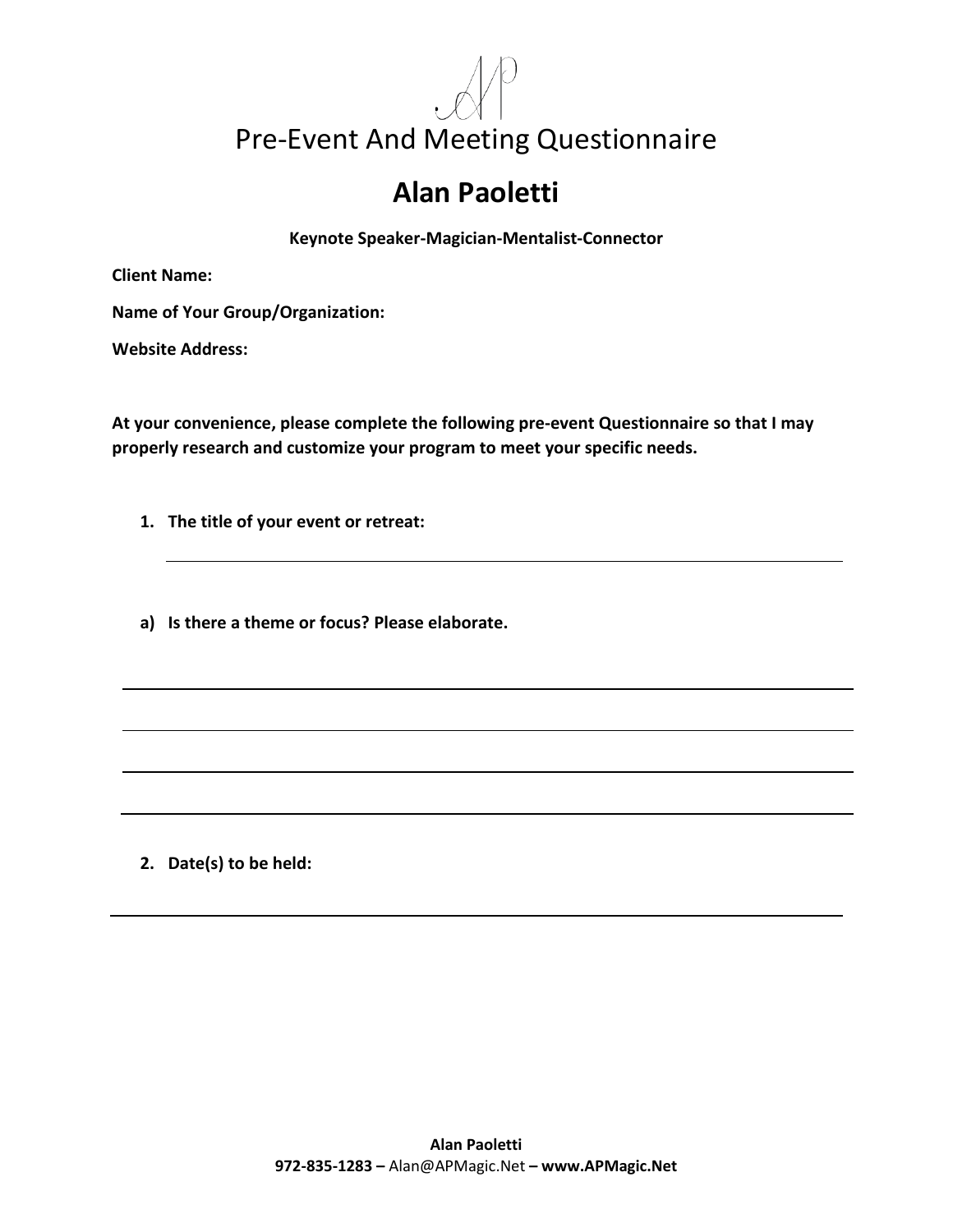| 3. Location of event:                               |                                                                                                                      |  |
|-----------------------------------------------------|----------------------------------------------------------------------------------------------------------------------|--|
|                                                     |                                                                                                                      |  |
| <b>Address:</b>                                     | <u> 1980 - Johann Barn, mars ann an t-Amhain Aonaich an t-Aonaich an t-Aonaich ann an t-Aonaich ann an t-Aonaich</u> |  |
| Phone:                                              |                                                                                                                      |  |
| Website:                                            |                                                                                                                      |  |
|                                                     | 4. Explain your agenda and breakout sessions, including times:                                                       |  |
|                                                     |                                                                                                                      |  |
|                                                     |                                                                                                                      |  |
|                                                     |                                                                                                                      |  |
| 5. What will take place before Alan's presentation? |                                                                                                                      |  |
|                                                     |                                                                                                                      |  |
|                                                     |                                                                                                                      |  |
|                                                     |                                                                                                                      |  |
| 6. What will take place after Alan's presentation?  |                                                                                                                      |  |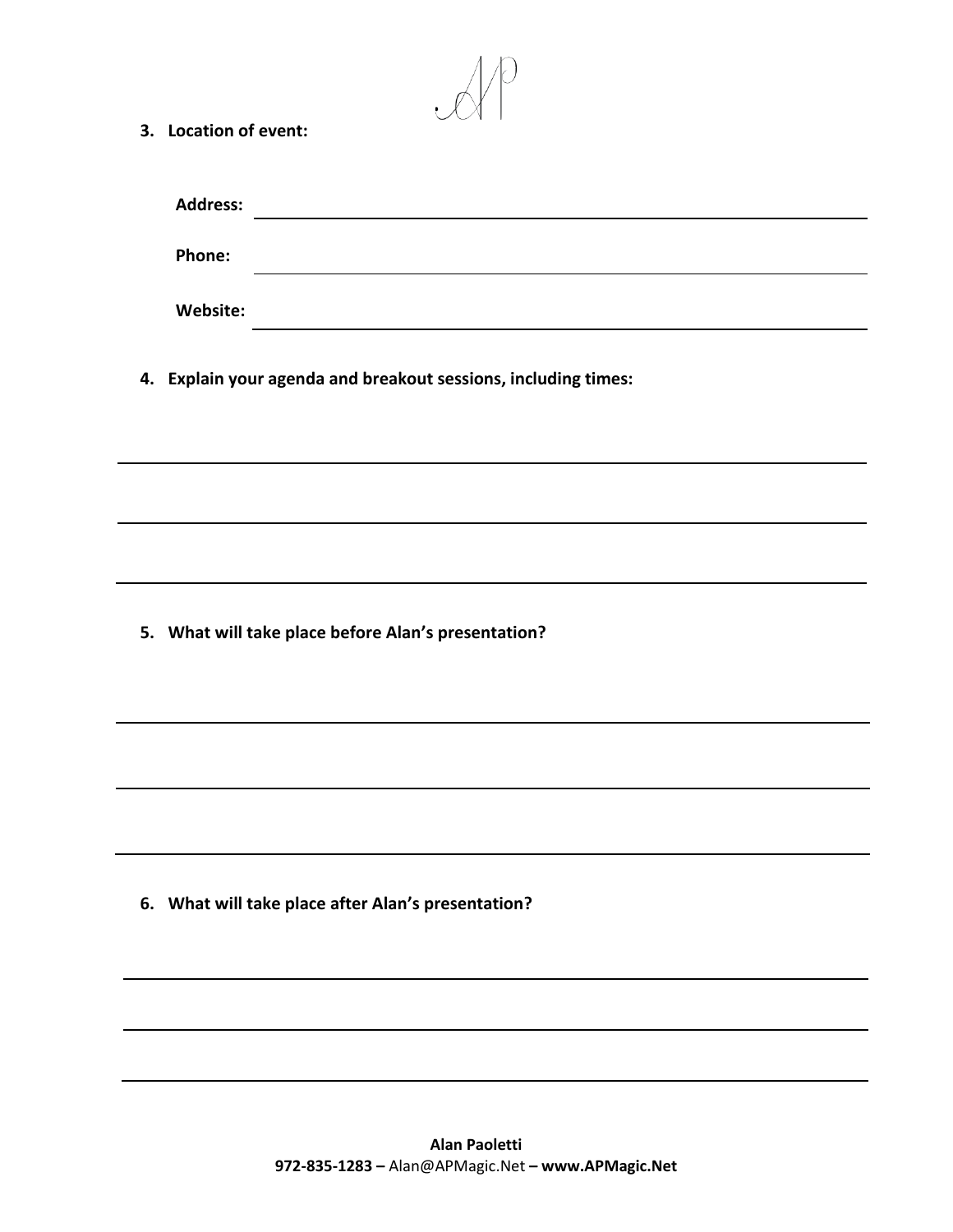

**7. What other training sessions will be taking place during your event?**

**8. What are the three most important objectives for Alan's presentation(s)?**

| л.  |  |
|-----|--|
|     |  |
|     |  |
| ، ب |  |

**9. What would make Alan's presentation more meaningful to your group?**

**10. What have you liked most about speakers you have had in the past?**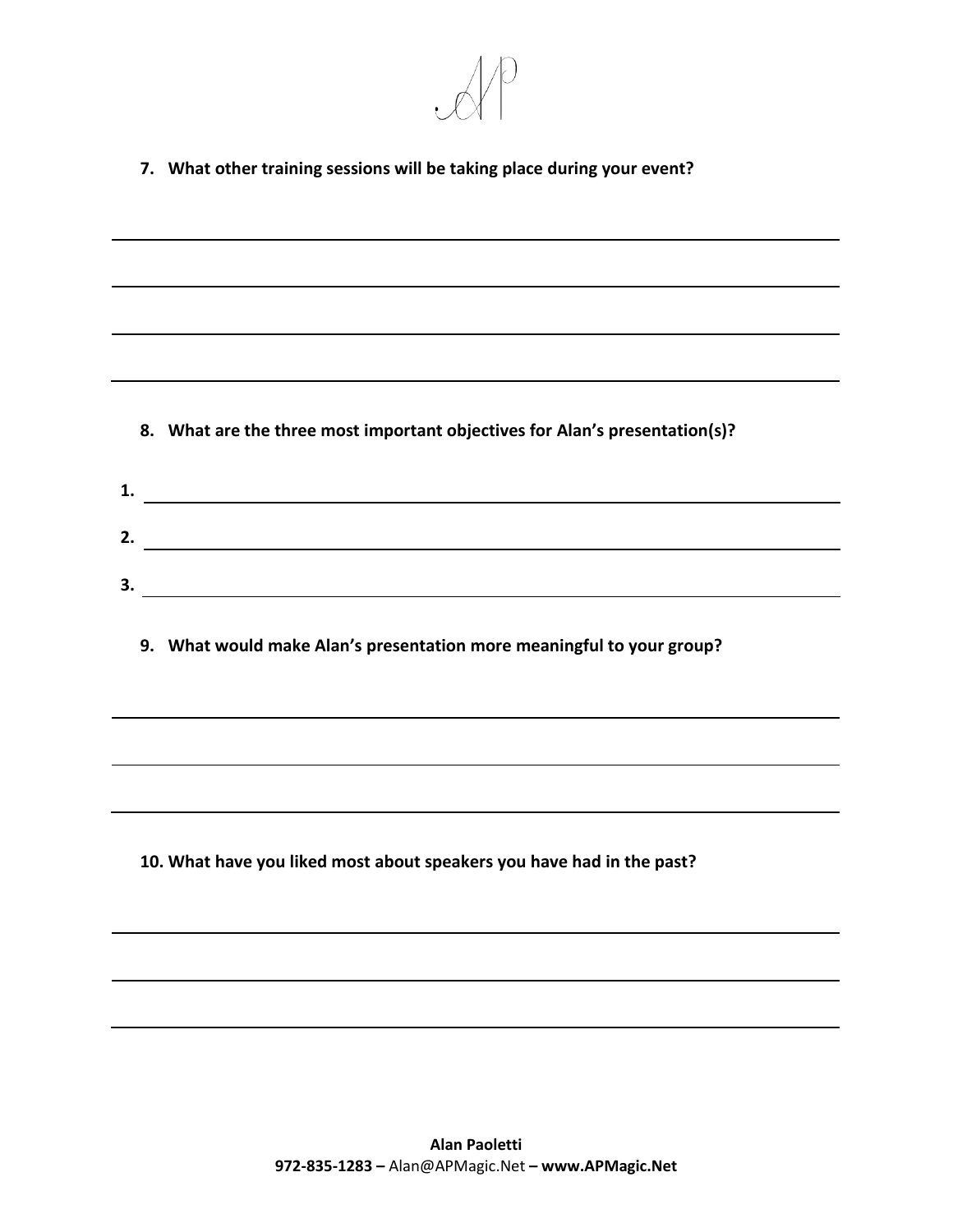

## **11. What will be the attire for your organization's attendees at this event?**

## **About the Audience**

**Your input here is helpful to better understanding the dynamics of your organization's specific culture and group make-up. It does not in any way affect the content of the program. It simply helps me as the presenter to better serve your specific audience.**

- **12. Estimated number of attendees:**
- **13. Percentage of males: Percentage of females:**
- **14. Percentage of managers or supervisors:**
- **15. Percentage of senior or executive level leaders: Other:**
- **16. Group age range:**
- **17. Others who may attend the event? (clients, spouses, contractors, vendors, etc.)**

**18. Describe your organization's culture.**